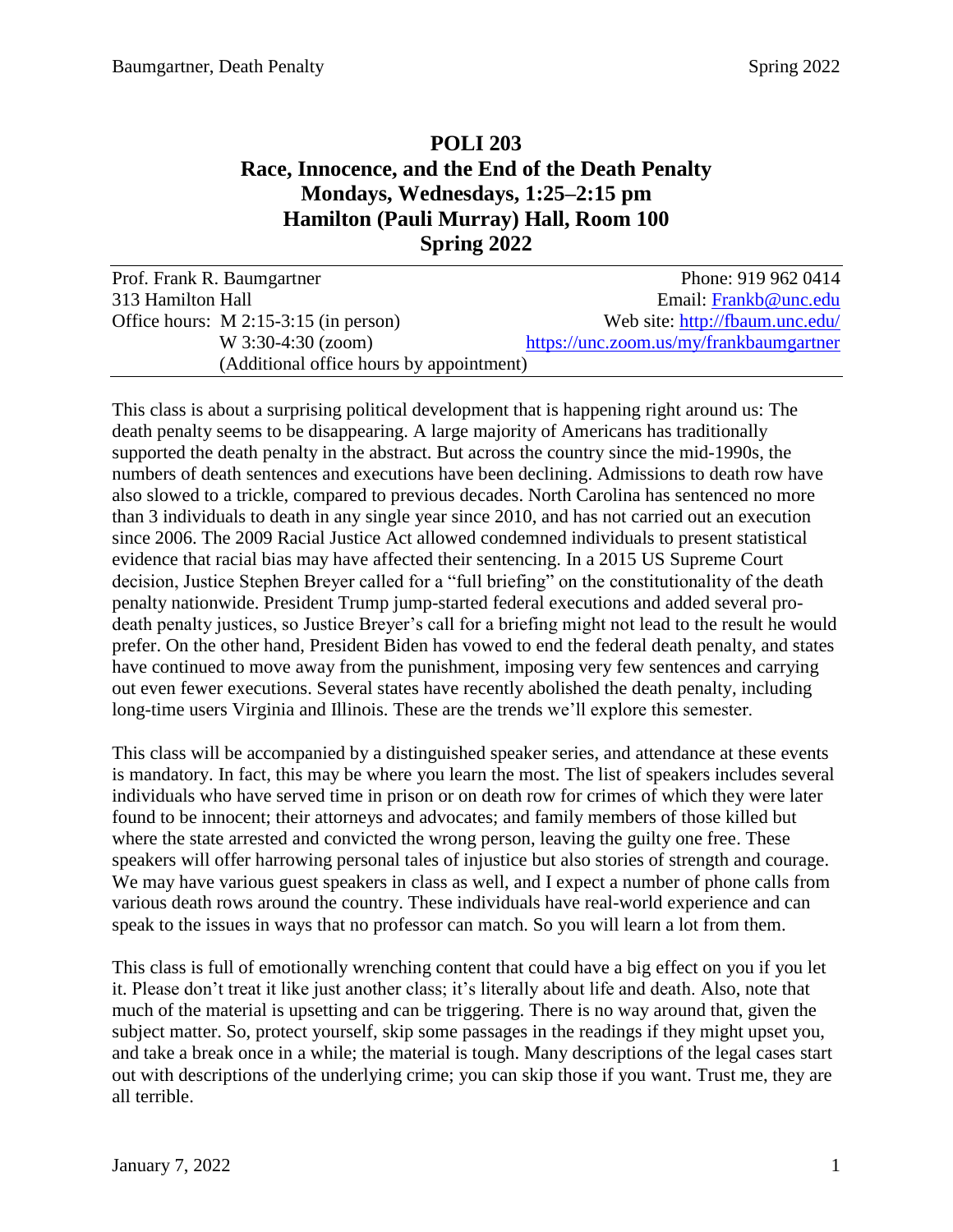One thing this class is specifically not about is whether any of us personally support or oppose the death penalty. Our task this semester is not to reach an individual decision about what we believe—that is a personal matter. Rather, I want us to analyze a true puzzle, which is how we got here and where we may be going. I also want you to engage with an important matter of public policy, not as it should be or as you assume it is, but as it works in practice. Theory and reality are sometimes not the same. And, we want to treat those who disagree with us with respect and dignity, and to learn to discuss heated matters with civility. That's a good lesson for all of us.

This is a political science class, so we'll be taking a step back from the real world events we'll be reading about and asking some more basic questions. What is the role of public opinion? What should it be? How do we gauge public opinion on a topic like capital punishment: in response to general questions, or only in the jury box with respect to a particular individual and after learning the facts in the case? How much discretion should police officers, district attorneys, judges, juries, or the families or survivors of crime have in deciding how to punish the guilty? What about the guarantee of "equal justice under law"? How much do we owe to defendants who cannot afford an attorney? Do they deserve "gold plated" legal aid, or just something "good enough?" How good is good enough? How does one mount a political movement in favor of a group of individuals who may be despised by the vast majority in society? So there are some big questions here related to the very functioning of a democratic system. We should not shy away from discussing what this particular debate means about the functioning of our political system. But our debates should not be about whether this or that religious, ideological, or cultural perspective on the issue is correct or incorrect, and we should conduct our debates with civility and respect.

You will read two books that are central to the topic being discussed. The first book is *Deadly Justice: A Statistical Portrait of the Death Penalty*. I wrote that with several former students *from this class*. (The royalties from the book, by the way, go to the Political Science Department and will be used for student-oriented activities, including the expenses associated with the speakers series for this class.) This book is designed as the on-going text for this class, so please read it carefully, and pay attention to the resources associated with the book website, available at my UNC web site: [http://fbaum.unc.edu/books/DeadlyJustice/index.html.](http://fbaum.unc.edu/books/DeadlyJustice/index.html) Become familiar with the resources and links available there.

The other book is called *Right Here, Right Now: Life Stories from America's Death Row*. It contains almost 100 short vignettes and stories from writers currently living on death row. Please don't try to read too many of these stories in a short time. Read one or two and let them sink in. We will discuss them occasionally in class and you may discuss them in greater detail in your recitation sections. I will not be lecturing on this material as it is self-explanatory. Engage with this material on your own outside of class.

You will write four short response essays related to the stories told in *Right Here, Right Now*. These will be due through your section's Sakai site and will be due at 5pm on the Wednesday of weeks 4, 6, 8, and 10 as indicated in the weekly schedule below. These essays should engage with the material in Parts 1&2, 3&4, 5&6, and 7&8, respectively. (That is, the first essay, due on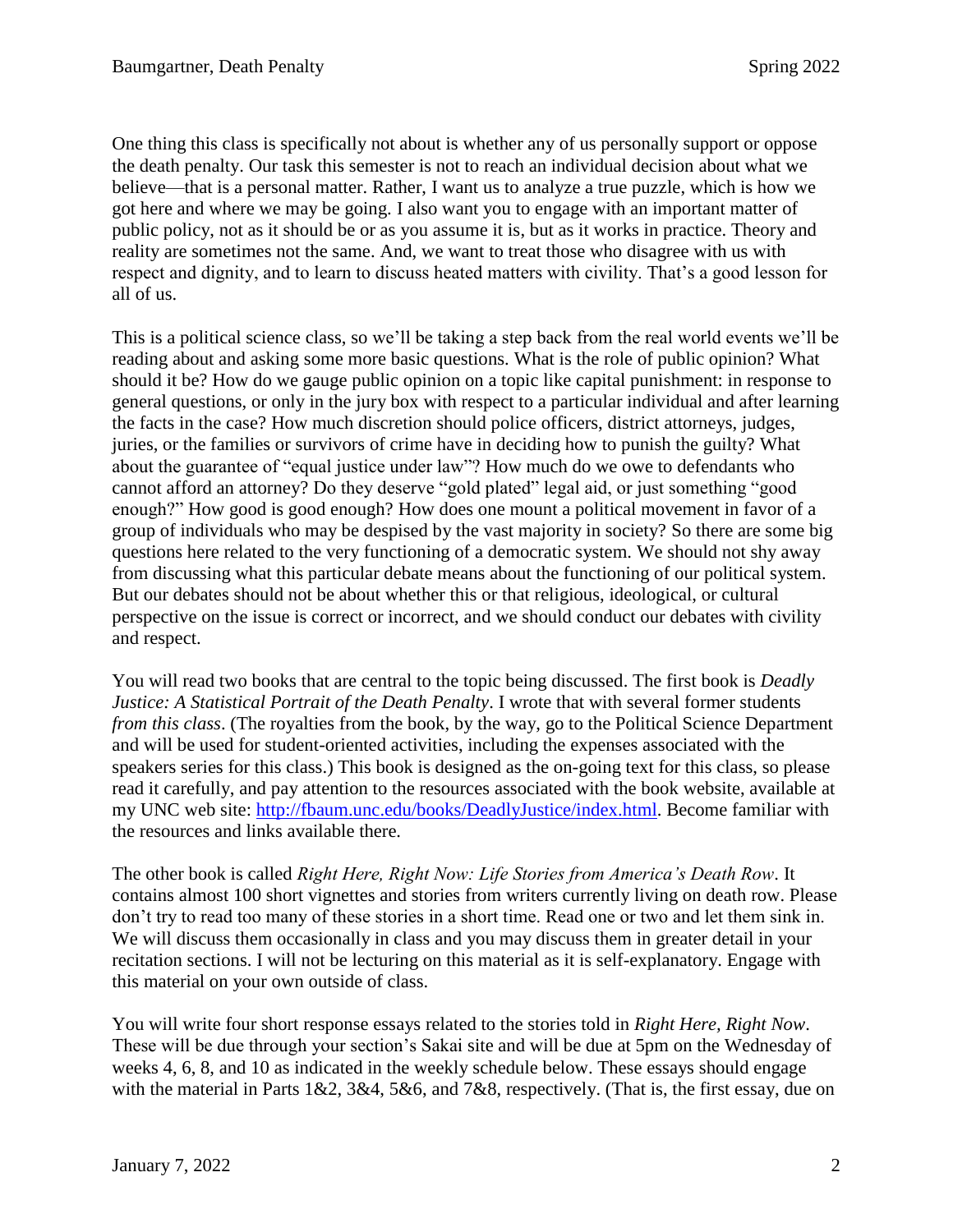the Wednesday of week 4, engages with essays in the first two parts of the book; two weeks later you have to write on sections 3 and 4; and so on.) Because the stories you are reading are highly personal, your response can be personal as well. Write about what the stories tell you. There is no need to give academic sources in your response. Linking the stories to the broad themes discussed in lectures is a good idea, but not a requirement. Just engage deeply with the material.

You'll also write a more academic paper engaging with a narrowly focused theme relating to the material in the class; this is due at 5pm on the Wednesday of the 14<sup>th</sup> week of the semester. This is your opportunity to explore in more detail a particular aspect of the death penalty. You can choose any topic related to the materials discussed in class, with the approval of your TA. Please choose your topic and have it approved before the end of your recitation section in week 11. This paper should use academic and /or legal resources to go into detail on a topic such as cost, public opinion, deterrence, innocence, or whatever else interests you. You might explore a particular legal case in detail or use other methodologies. Your TA will help you choose a useful topic. You TA's will not approve generic topics such as "does the death penalty deter" or "what is the moral justification for the death penalty" because these are invitations for plagiarism. Rather, they will encourage you to pick a very specific topic where you can explore the issue in detail. These papers should make use of at least 3 academic sources beyond the text for this course, not counting any journalistic sources that might also be helpful.

Books for all students to purchase and read carefully:

- 1. Baumgartner, Frank R., Marty Davidson, Kaneesha R. Johnson, Arvind Krishnamurthy, and Colin P. Wilson. 2018. *Deadly Justice: A Statistical Portrait of the Death Penalty*. New York: Oxford University Press.
- 2. Harris, Lynden, ed. 2021. *Right Here, Right Now: Life Stories from America's Death Row*. Durham, NC: Duke University Press.

| Assignment                                                                        | Percent |
|-----------------------------------------------------------------------------------|---------|
| Attendance and active participation in your discussion sections                   | 10      |
| Four short (300 word) essays in response to the readings in Right Here, Right Now | 20      |
| Advanced approval by your TA of your term paper topic before week 11              |         |
| A six-page (1800 word) paper focusing narrowly on a particular element of the     |         |
| death penalty, with approval of your TA                                           | 20      |
| Occasional quizzes throughout the term                                            | 15      |
| Attendance at the speakers events                                                 | 10      |
| Final exam                                                                        | 20      |
|                                                                                   |         |
| Total                                                                             |         |

Grades will be calculated as follows:

Spring 2022 Course Delivery: As long as it is possible to do so safely, we will be meeting in person this semester. I understand the ongoing COVID-19 pandemic may require changes to this plan and will be monitoring the situation closely. If I need to change the format of the course temporarily due to outbreaks of illness, I will announce this via email and the course Sakai site. Some of you may need to miss class because of illness or other factors related to the pandemic. Because of this possibility, I'll be recording all of the lectures and making them available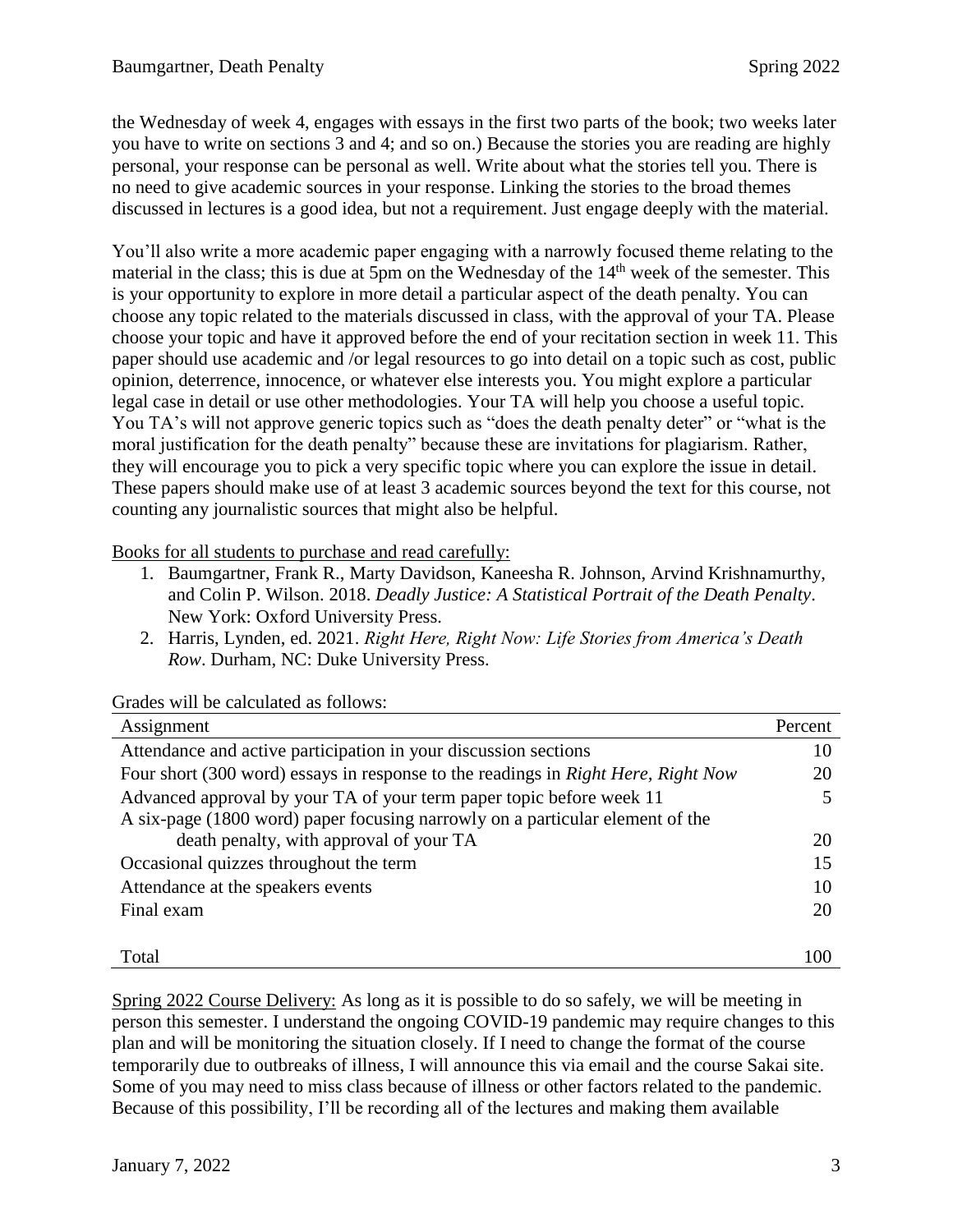through the class Sakai page. Therefore, if you are sick, need to quarantine, or need to miss class for any reason, please use the zoom link to watch the lecture live, or use the Sakai page to watch the recording afterwards. Note that there will be no interactive opportunities for those watching remotely, but you can get the content. (I'll also post my lecture slides each day.)

We will follow the same procedures for the evening lectures by the outside speakers. Please attend in person if possible, consistent with university guidelines. That means, if you have been exposed, are sick, or might be contagious, watch the recording on-line. We'll be taking attendance at these evening events, so if you are not there you'll be marked as absent. If you watch the recording rather than attend in person, you'll need to write a short (50-100 word) response referring to specific elements of the lecture and share this with your TA. They will then record you as present rather than absent for the lecture. These recordings are unlikely to be high quality, and they will not really substitute for the real thing of in-person participation, but in the event that any of you are affected by Covid, they can be a back-stop. Come in person if possible, but not if you are sick.

Attendance at the speakers events is mandatory and we'll take attendance at the beginning. You can miss one lecture with no penalty, but two absences will lead to a loss of 5 points in your final grade for the semester, and three absences or more will cause a deduction of a full 10 points (that is, a full letter grade). Note that if you are sick there will be recordings as indicated above and you can have your absence changed to present if you write a short essay and your TA approves it.

Visit this site often: [http://fbaum.unc.edu/teaching.htm,](http://fbaum.unc.edu/teaching.htm) then look for our class. Some speakers may make things available to you and I will post them there as soon as I have them. I'll also add material to this site whenever it is appropriate, and post the class slides. So get used to the site. You can also see earlier times I have taught the course, and materials there. If we have confidential materials, I will make those available through a class Sakai site as well, and your TA may correspond with you through Sakai, so monitor that as well.

Caveat: I consider the syllabus in a class to be a contract. However, I do reserve the right to make changes to the syllabus, including project due dates and test dates (excluding the officially scheduled final examination), when unforeseen circumstances occur. Of course, I'll announce any such changes as early as possible.

**Disabilities**: Please let me and/or your TA know in the first two weeks of class if you need any accommodation for a disability. No problem. But don't delay in letting one of us know. **Academic Honesty**: Study together but make sure the work you hand in is your own. For all course work, the Honor Code applies; the student's signature on her/his work confirms that the Code rules were respected. Familiarize yourselves with the Instrument at [https://studentconduct.unc.edu/sites/studentconduct.unc.edu/files/documents/Instrument.p](https://studentconduct.unc.edu/sites/studentconduct.unc.edu/files/documents/Instrument.pdf) [df,](https://studentconduct.unc.edu/sites/studentconduct.unc.edu/files/documents/Instrument.pdf) and pay attention particularly to pp. 5ff. on "Academic Dishonesty." You should also familiarize yourself with the concept and practice of plagiarism in order to make sure that you avoid it. Take the library's tutorial at <http://www.lib.unc.edu/plagiarism/> and ask me if you have any questions. The best outcome of a plagiarism accusation is to appear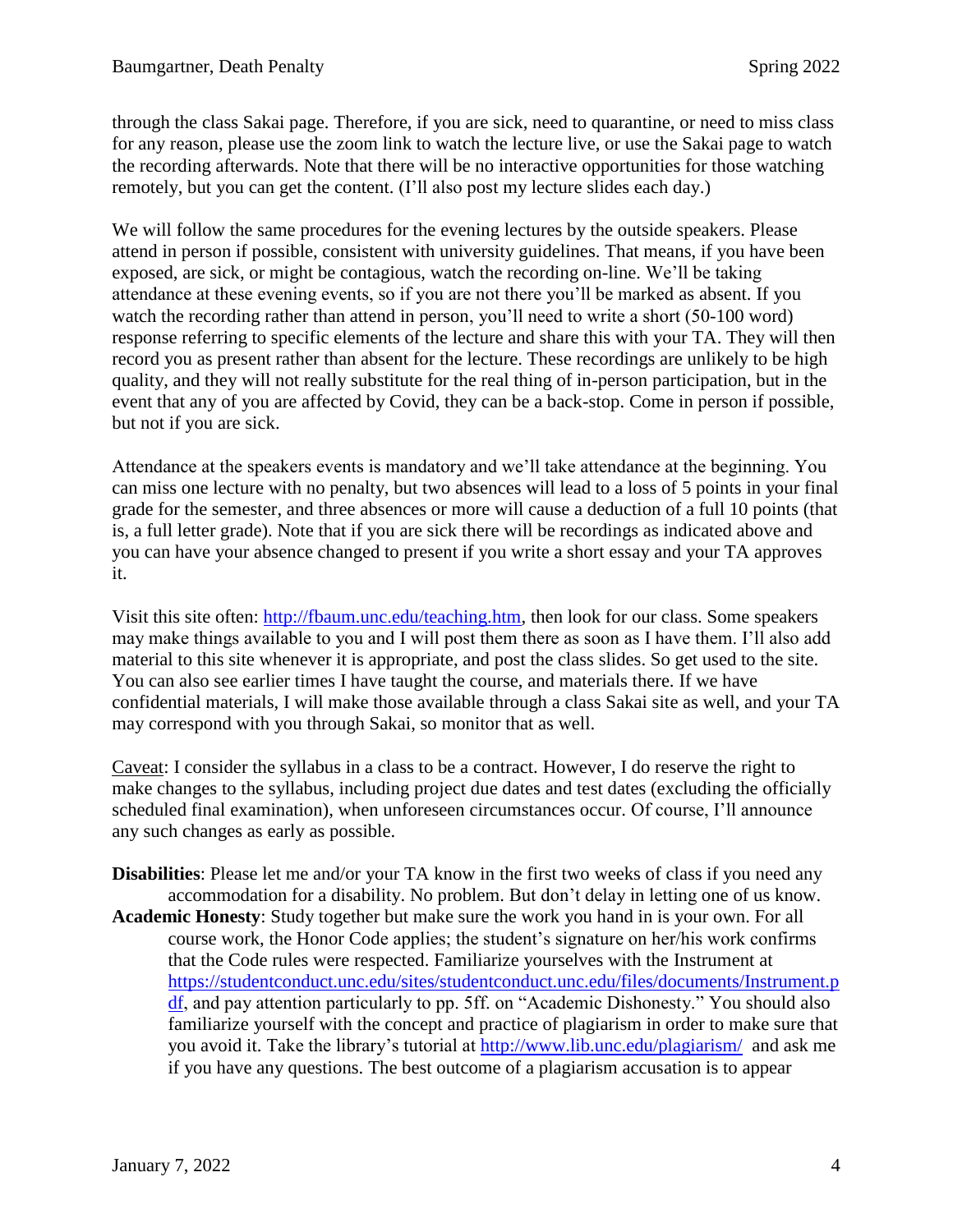stupid and lazy; the other is that you appear unethical. In other words, there are no good outcomes.

- **Effort**: Come to class prepared to participate even if this is by asking questions. Do the readings ahead of time, and then do them again after.
- **Trigger Alert:** We will discuss sexual assault, human mutilation, official misconduct, racism, sexism, mass violence, homicide, torture, and miscarriages of justice. If this does not trigger you, you are not paying attention. This class can get heavy and depressing at times, so pace yourself and take a break sometimes. Skip the hard or upsetting parts if you must. Remember, we cannot improve justice in our country by focusing on unicorns and rainbows; we have to confront the ugly parts in order to understand and fix them. Some parts of the class can be upsetting, and some of the readings can be hard. But I hope you will find it to be worth it. Still, protect yourself and take a break when you need.
- **Openness, Respect, and Emotions:** Another defining element of this course is that it's centered on a controversial topic where many people have strongly held opinions. It's a good lesson to become comfortable discussing things that are hard, with people who hold differing opinions. So, we'll pay careful attention in lectures and discussions to be clear about what we mean, to be straightforward about what we are saying, to be respectful of the opinions of others, to encourage those with opposing views to feel comfortable expressing them, and in making sure that if we disagree, we state our disagreements with the idea, not with the person expressing it. For the most part, our focus here is on facts, but because the topic is so controversial and emotional, we'll all want to be sensitive to how we express ourselves and how we listen to and engage with others who have different views or challenge our interpretations of the facts we study. I personally welcome such challenges and encourage respectful debate and discussion. Also note that much of the material involves crime, violence, and other emotionally hard things, and it can make you angry to read about it. Learning how to discuss and debate on angerinducing topics without generating more anger is a good skill and one we can hope to work on all semester. You might be angry at the ugly facts of a terrible crime, or you might be angry about revelations of official misconduct by government officials. Whatever the source of the anger may be, let's discuss it with compassion and clarity.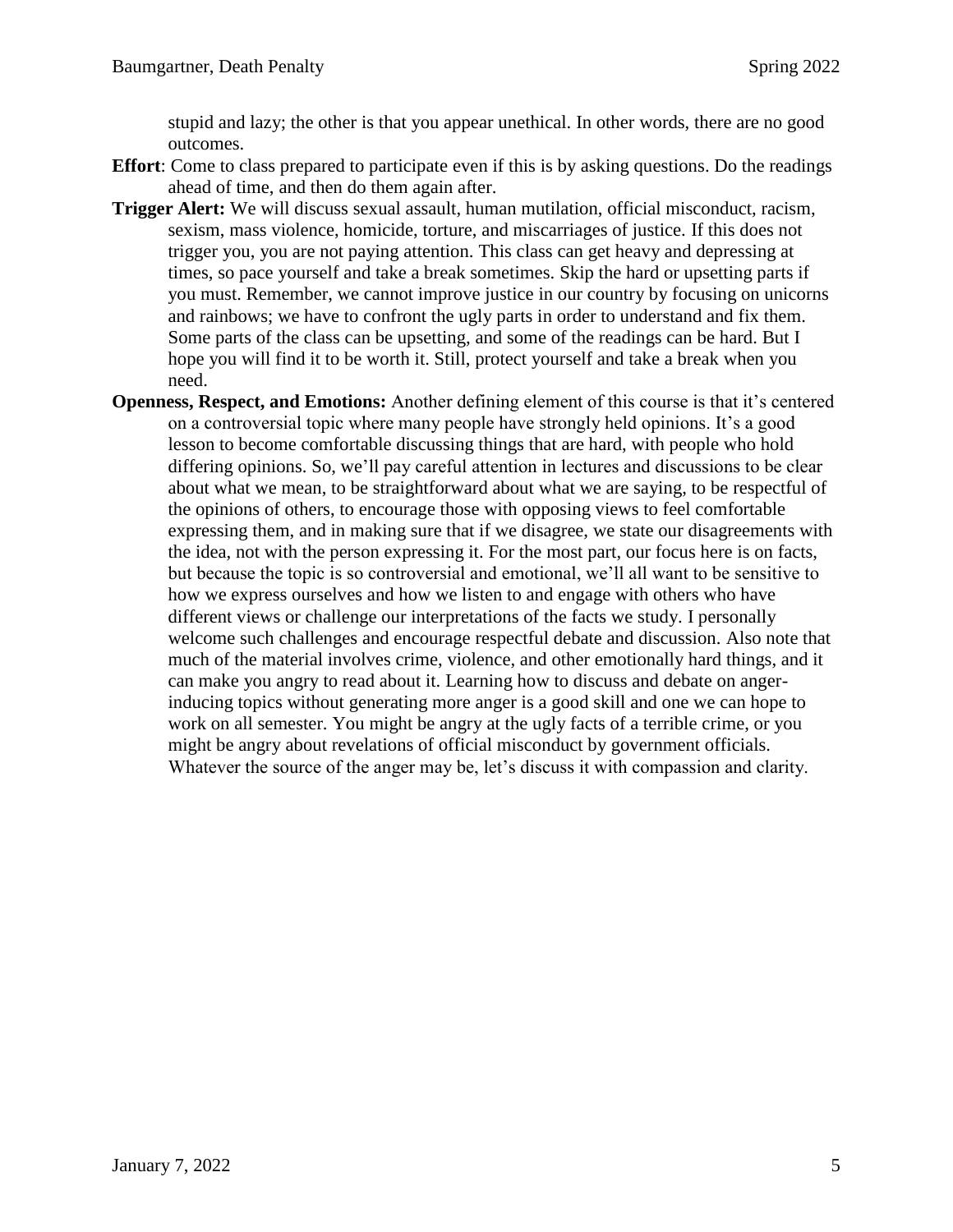## **The teaching team:**

Abby Cassario, [acassari@live.unc.edu](mailto:acassari@live.unc.edu) Colin Case, [crcase@live.unc.edu](mailto:crcase@live.unc.edu) Nicolás de la Cerda, [ndelacerda@unc.edu](mailto:ndelacerda@unc.edu) Alex Love, [ajlove@live.unc.edu](mailto:ajlove@live.unc.edu) Carlos Rueda-Canon, [ruedajc@live.unc.edu](mailto:ruedajc@live.unc.edu) Ranko Vranic, [rvranic@email.unc.edu](mailto:rvranic@email.unc.edu)

Please see your TA for their in-person or zoom office hours.

| <b>Recitation Section</b> | Day              | Time         | Room          | Instructor  |
|---------------------------|------------------|--------------|---------------|-------------|
| 600                       | $\mathbf{R}$     | 5:00-5:50P   | DE0401        | Vranic      |
| 601                       | W                | 5:45-6:35P   | AR0118        | Rueda       |
| 602                       | T                | $3:30-4:20P$ | <b>DE0401</b> | Love        |
| 603                       | T                | 5:00-5:50P   | SC0210        | Love        |
| 604                       | W                | 2:30-3:20P   | HM0420        | De la Cerda |
| 605                       | W                | $2:30-3:20P$ | HM0351        | Baumgartner |
| 606                       | W                | $3:35-4:25P$ | HM0423        | De la Cerda |
| 607                       | W                | $3:35-4:25P$ | HM0420        | Rueda       |
| 608                       | $\mathbf{R}$     | $3:30-4:20P$ | GM0038        | Case        |
| 609                       | $\mathbf R$      | 2:00-2:50P   | DE0306        | Vranic      |
| 610                       | $\mathbf{R}$     | $2:00-2:50P$ | <b>MU0202</b> | Cassario    |
| 611                       | T                | $2:00-2:50P$ | DE0402        | Love        |
| 612                       | $\mathbf{R}$     | $3:30-4:20P$ | MU0111        | Vranic      |
| 613                       | $\mathbf{R}$     | 5:00-5:50P   | MU0111        | Cassario    |
| 614                       | T                | $2:00-2:50P$ | DE 0306       | Cassario    |
| 615                       | $\mathbf{F}$     | 8:00-8:50A   | GL0103        | Case        |
| 616                       | $\mathbf{F}$     | 9:05-9:55A   | CH0104        | Case        |
| 617                       | $\boldsymbol{F}$ | 2:30-3:20P   | TT0113        | Rueda       |

List of sections, locations, and instructors.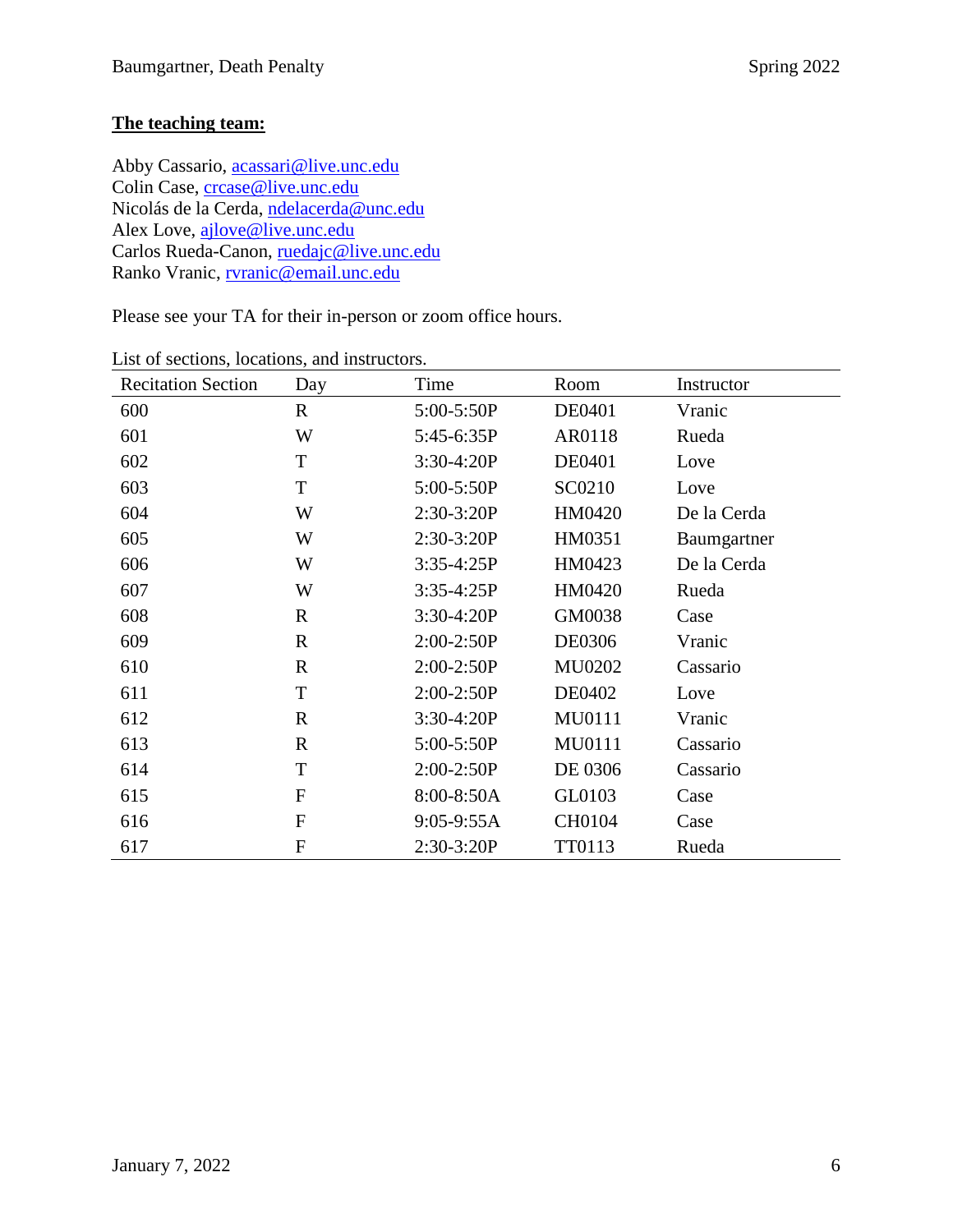# **Weekly schedule**

## **Week 1: Jan 10, Introduction, and the 1972** *Furman* **decision eliminating the "old" death penalty.**

Monday: no readings Wednesday: *Deadly Justice*, ch1

### **Week 2: Jan 17, The 1976** *Gregg* **decision and the "modern" death penalty system.**

Monday: MLK Day, no class Wednesday: *Deadly Justice*, ch 2

## **Week 3: Jan 24, Who commits homicide? Who is victimized? Who gets executed? For which crimes?**

Monday: *Deadly Justice*, ch 3

**Evening speaker: Chris Turner**

Wednesday: *Deadly Justice*, ch 4

## **Week 4: Jan 31, Is the death penalty reserved for the "worst of the worst"? Or for those who commit crimes in the wrong places?**

Monday: *Deadly Justice*, ch 5 Wednesday: *Deadly Justice*, ch 6 **First essay due on Part I and II of** *Right Here, Right Now*

**Week 5: Feb 7, Is the death penalty reliable, or do sentences routinely get overturned? How long do individuals sit on death row before execution? Is that torture?**

Monday: *Deadly Justice*, ch 7

**Evening speaker: Jerome Morgan**

Wednesday: *Deadly Justice*, ch 8

## **Week 6: Feb 14, More on torture: sentencing innocent people to death, then reversing the sentence; the never-ending search for a "humane" method of execution.**

Monday: *Deadly Justice*, ch 9 Wednesday: *Deadly Justice*, ch 10 **Second essay due on Part III and IV of** *Right Here, Right Now*

## **Week 7: Feb 21, Stays of execution, last minute delays, and mental health on death row.**

Monday: *Deadly Justice*, ch 11 Wednesday: *Deadly Justice*, ch 12

## **Week 8: Feb 28, Public opinion and cost**

Monday: *Deadly Justice*, ch 13 Wednesday: *Deadly Justice*, ch 14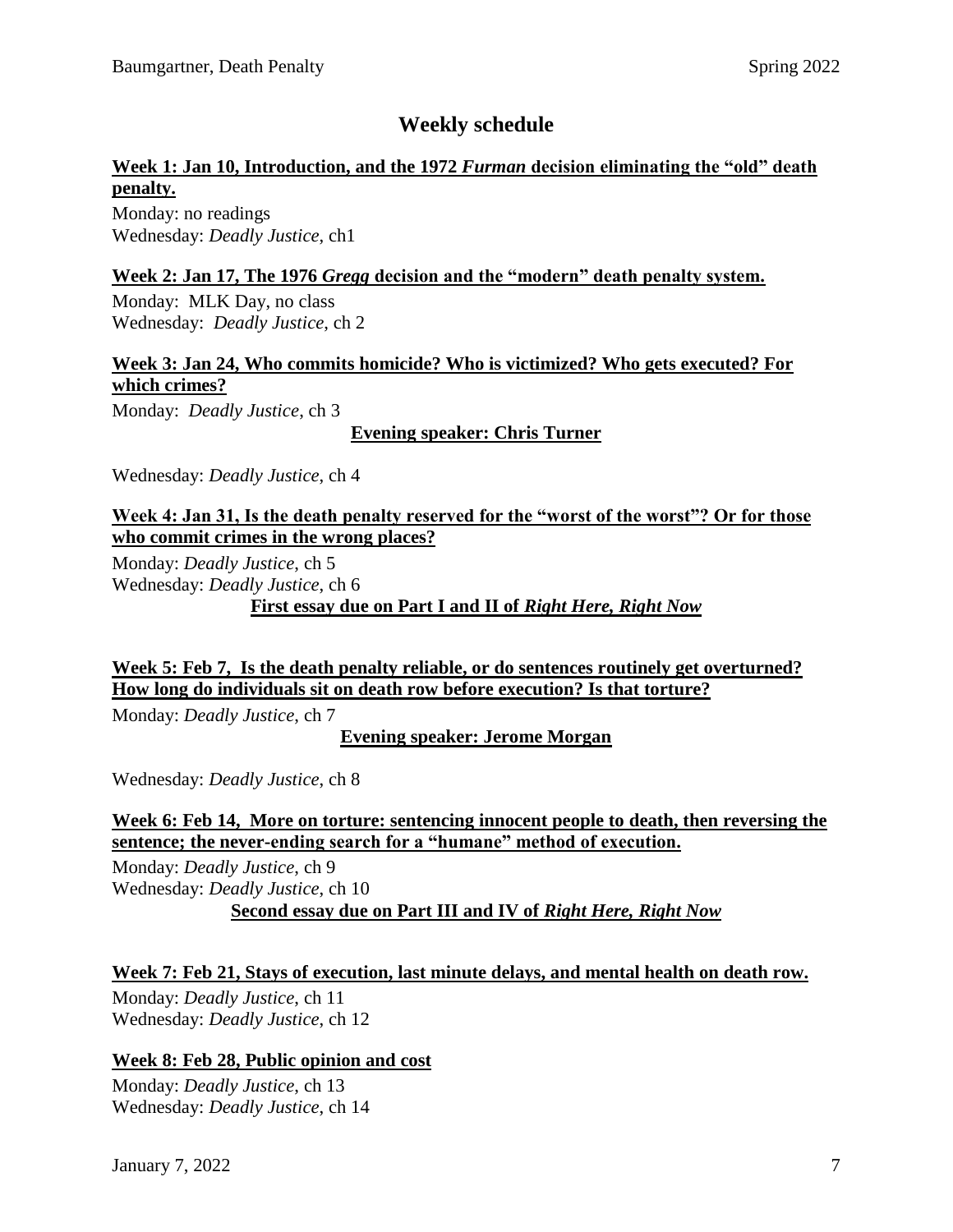## **Third essay due on Part V and VI of** *Right Here, Right Now*

### **Week 9: Mar 7, Deterrence, and evolving standards / declining use.**

Monday: *Deadly Justice*, ch 15

**Evening speaker: Kristine Bunch**

Wednesday: *Deadly Justice*, ch 16

### **Spring Break: March 12 to 20, have fun, be safe**

## **Week 10: Mar 21, Conclusions from this long review of so many issues: Does the death penalty meet the goals of** *Gregg***, or fail the test of** *Furman***?**

Monday: *Deadly Justice*, ch 17

## **Evening speakers: Gary Griffin and Ken Rose**

Wednesday: Review and catch-up, no readings. **Fourth essay due on Part VII and VIII of** *Right Here, Right Now*

#### **Week 11: Mar 28 Current legal arguments**

#### Monday: **The "Roper extension" argument: Should the age limit be 18 or 21 for the death penalty?**;

- 1. Jordan, Zoe. 2019. The Roper Extension: A California Perspective. *Hastings Law Journal* 71, 1: 197–228.
- 2. Blume, John H., Hannah L. Freedman, Lindsey S. Vann and Amelia Courtney Hritz. 2020. Death by Numbers: Why Evolving Standards Compel Extending Roper's Categorical Ban Against Executing Juveniles from Eighteen to Twenty-One. *Texas Law Review* 98, 5: 921-951.

## **Evening speakers: Dontae Sharpe, Ronnie Long, and attorneys Theresa Newman and Jamie Lau**

Wednesday: **Comprehensive assessments in Pennsylvania and Kansas**; Readings TBA and made available on the class website.

**TA approval of your research paper topic due in section this week**

## **Week 12: Apr 4, What if public support for the death penalty is partly connected to white racial hostility toward blacks? What are the legal ramifications of that?**

Monday:

- 1. Rattan A, Levine CS, Dweck CS, Eberhardt JL. 2012. Race and the Fragility of the Legal Distinction between Juveniles and Adults. *PLoS ONE* 7, 5: e36680.
- 2. Eberhardt, Jennifer L., Paul G. Davies, Valerie J. Purdie-Vaughns, and Sheri Lynn Johnson. 2005/06. Looking Deathworthy: Perceived Stereotypicality of Black Defendants Predicts Capital-Sentencing Outcomes. *Psychological Science* 17, 5: 383-6.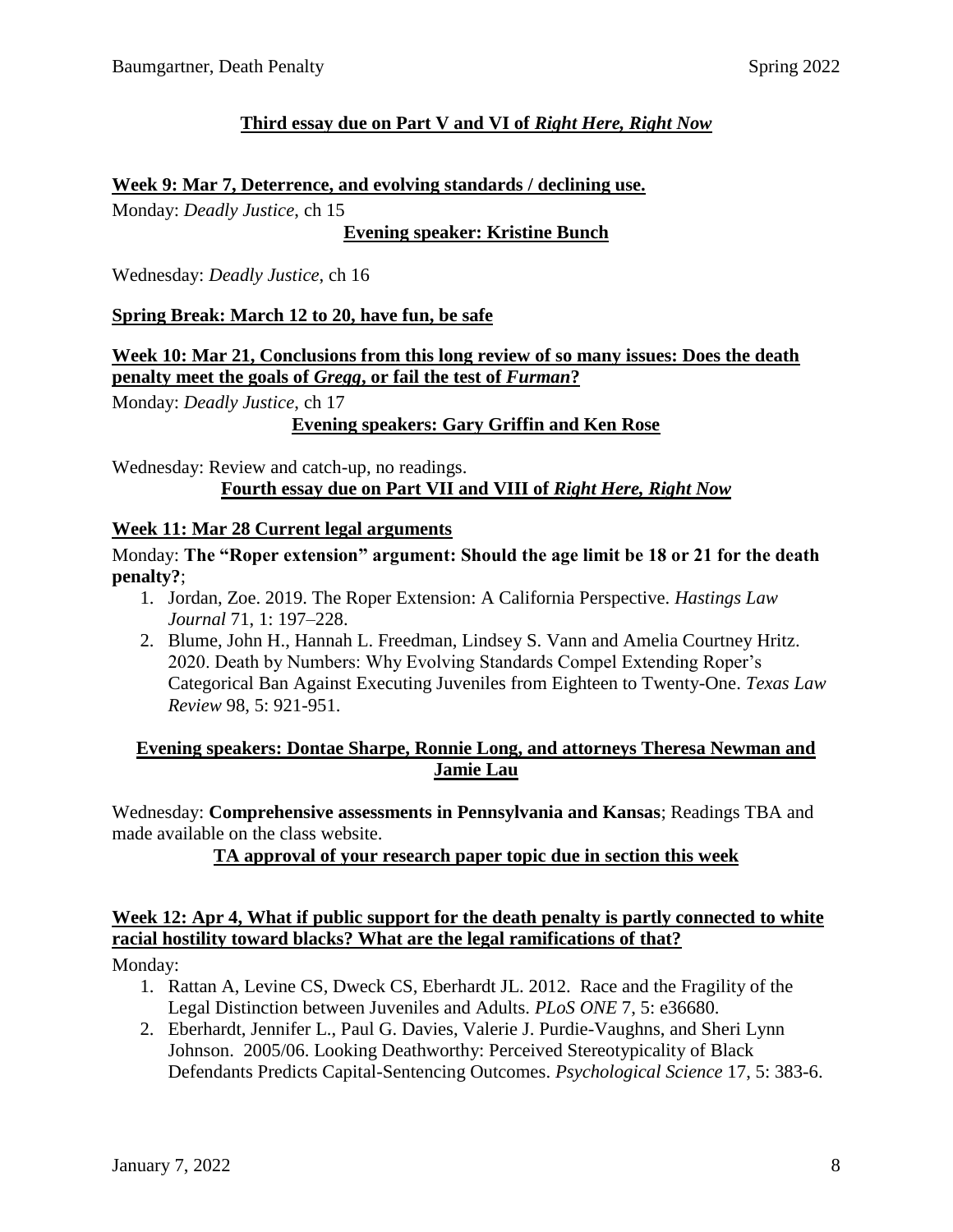## **Evening speaker: David Boyce**

#### Wednesday:

- 1. Peffley, Mark, and Jon Hurwitz. 2007. Persuasion and Resistance: Race and the Death Penalty in America. *American Journal of Political Science* 51, 4: 996-1012.
- 2. Baumgartner, Caron, and Duxbury, *Racial Resentment and the Death Penalty*, manuscript under review, to be made available on the class website.

#### **Week 13: Apr 11, The death penalty normalizes extremely long prison punishments, such as "life without parole." What should be the punishment for homicide?**

- Monday: **How we got LWOP in the first place**: Baumgartner, Frank R., Tamira Daniely, Kalley Huang, Sydney Johnson, Alexander Love, Lyle May, Patrice McGloin, Allison Swagert, Niharika Vattikonda, and Kamryn Washington. 2021. Throwing Away the Key: The Unintended Consequences of "Tough-on-Crime" Laws. *Perspectives on Politics* 19, 4 (2021): 1233–1246.
- Wednesday: **Review of levels of homicide / manslaughter and relevant punishments**, readings: Links to the North Carolina criminal code and punishment grid available on the class website.

## **Week 14: Apr 18 The Racial Justice Act and the future of the death penalty in North Carolina.**

#### Monday: **Background**

- O'Brien, Barbara, and Catherine M. Grosso. 2011. Confronting Race: How a Confluence of Social Movements Convinced North Carolina to Go where the *McCleskey* Court Wouldn't. *Michigan State Law Review* 2011: 463-504.
- Kotch, Seth, and Robert P. Mosteller. 2010. The Racial Justice Act and the Long Struggle with Race and the Death Penalty in North Carolina. *UNC Law Review* 88: 2031- 2132.

## **Evening speaker: Chris Ochoa**

## Wednesday: **Decisions and the current status of the NC death penalty**

- Racial Justice Act, 2009
- Reform of the Racial Justice Act, 2011
- Elimination of the Racial Justice Act, 2013
- Restoring Proper Justice Act, 2015
- *State of North Carolina v. Marcus Reymond Robinson*, Order Granting Motion for Appropriate Relief, 91 CRS 23143, 20 April 2012.
- *State v. Robinson*, (411A94-5), NC Supreme Court ruling vacating the 2012 *State v. Robinson* decision, 18 December 2015.

#### **Six-page research paper due on Wed, 5pm.**

#### **Week 15: Apr 25 Conclusions, Discussions, and Review**

Monday: Come with your questions and comments

#### **Evening speakers: Andrea Harrison and Katie Monroe**